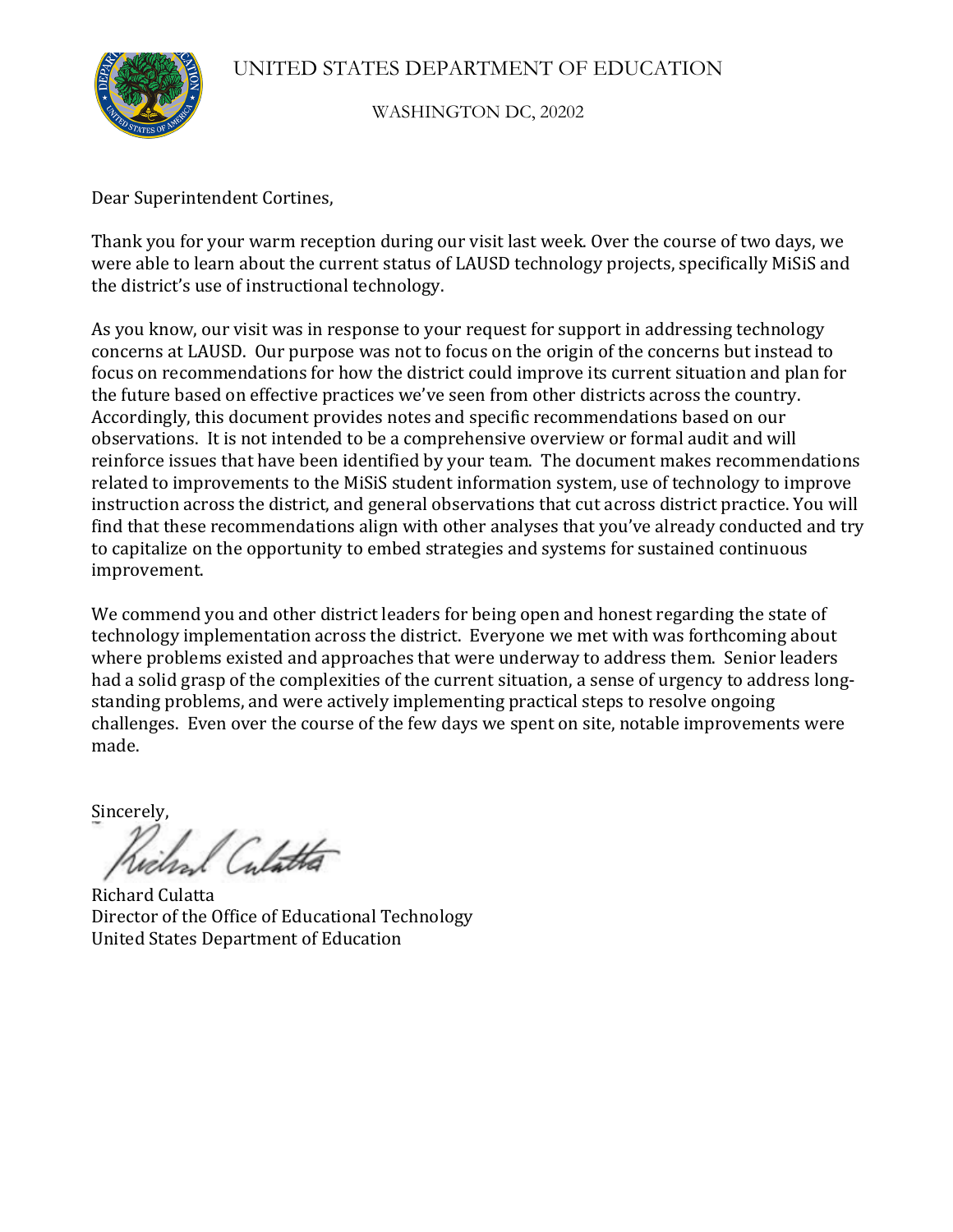# **I. Instructional Technology**

There is tremendous potential for technology to have a significant positive impact on the quality of learning across LAUSD. Successfully implemented, technology can increase equity of access to resources and educational experiences for all students across the district and increase capacity of students to become creators of artifacts that both solve real-world problems and demonstrate better understanding of educational content. Technology can also help increase student engagement, which in turn has been shown to improve attendance and reduce behavior problems in other districts. Technology can provide ubiquitous access to educational experiences thereby minimizing learning gaps of the district's highly mobile student population. Even with the shifting demands of implementing the district's 1:1 pilot the Common Core Technology Program team has remained dedicated to the goal of using technology to improve equity of access. Additionally, the team exhibited an unfettered desire to create opportunities for helping teachers in their use of technology in supporting teaching and learning.

We have identified a number of challenges that limit LAUSD's ability to benefit from the positive impact of technology. In order to benefit from current and future investments in educational technology, we recommend addressing the following six issues:

## **1. Lack of District-Wide Instructional Technology Strategy**

Among the most significant gaps we identified was the absence of *district-wide* instructional technology leadership. There is currently no Chief of Instructional Technology for the district, and instructional technology support does not exist for any of the schools outside of the CCTP pilot program. In addition, there is no district educational technology plan, goals, or metrics for success for how technology will support learning at the district level. Finally, intra-department communication is incongruent. For instance, while selection of a Learning Management System (LMS) is underway, the process has not included participation from all parts of the Instructional Technology Department that are necessary for successful implementation of an enterprise system such as an LMS.

Recommendations:

- Create a Chief of Instructional Technology (or equivalent) position reporting directly to the Deputy Superintendent for Instruction.
- Develop and publish a district technology plan aligned to overarching goals for the district.
- Immediately engage all necessary stakeholders in developing a detailed implementation and communication plan for the new Learning Management System. This should include *significant* planning around integration with MiSIS and other existing LAUSD systems, as well as professional development plans. We strongly recommend conducting a small pilot of the LMS before implementing at scale.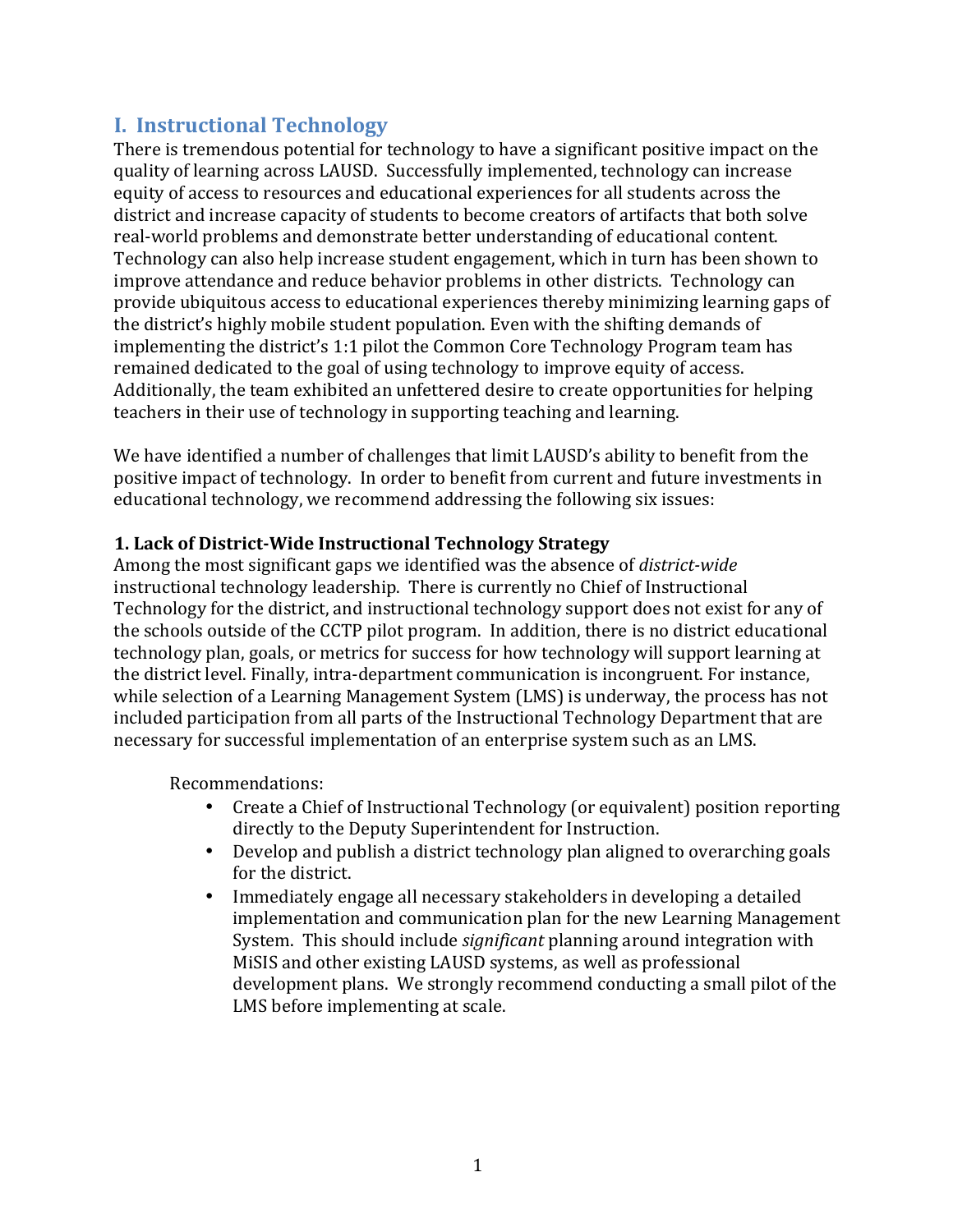## **2. All schools should have an Instructional Technology Plans in Place before Receiving Mobile Devices**

Currently, some schools receiving devices through the CCTP program have not developed plans for how the devices will be used to support learning prior to receiving devices. As a result there is no common vision for how devices should be shifting learning and teaching within schools, making measuring impact difficult if even possible.

Recommendations:

- Require each school to create a clear but light-weight Instructional Technology Plan aligned to individual school improvement goals, outlining how the use of technology will support school goals to improve teaching and learning. These plans should ideally include input from all stakeholders and be posted publicly for parent and community input. The district should require this be done district prior to any device distribution.
- Support schools in creating their Instructional Technology Plan including developing a template noting major 'Non-negotiable' elements that must be addressed in all plans while balancing discretion specific to each school site's culture. District should establish a process for reviewing and providing feedback into school-level technology plans. We recommend this as the first step in each time a district Virtual Learning Complex facilitators (VLCs) – individuals assigned specifically to support the effective instructional use of technology – begin to work with a new school site. Plans would be completed with the VLCs and require the approval of the Chief of Instructional Technology.

# **3. No Metrics for Instructional Success Established and Reported:**

Tied to the lack of instructional technology plans, there is also a lack of established metrics of success for the CCTP. Accordingly, it is difficult to show the impact of the investment or know which pilot practices should be scaled across the district more widely or shared as examples to the field at large. Conversely it is not clear which practices may be less effective and therefore should be improved upon.

Recommendations:

- Develop a series of metrics to use when evaluating the effectiveness of district instructional technology programs, especially CCTP. Examples of items to consider may include, student academic performance, attendance, amount of discipline problems, parental engagement, teacher time, access to expertise, etc.
- Display effectiveness data based on the metrics regularly and prominently across the CCTP team (for example could be displayed on a flat-screen monitors in the CCTP office).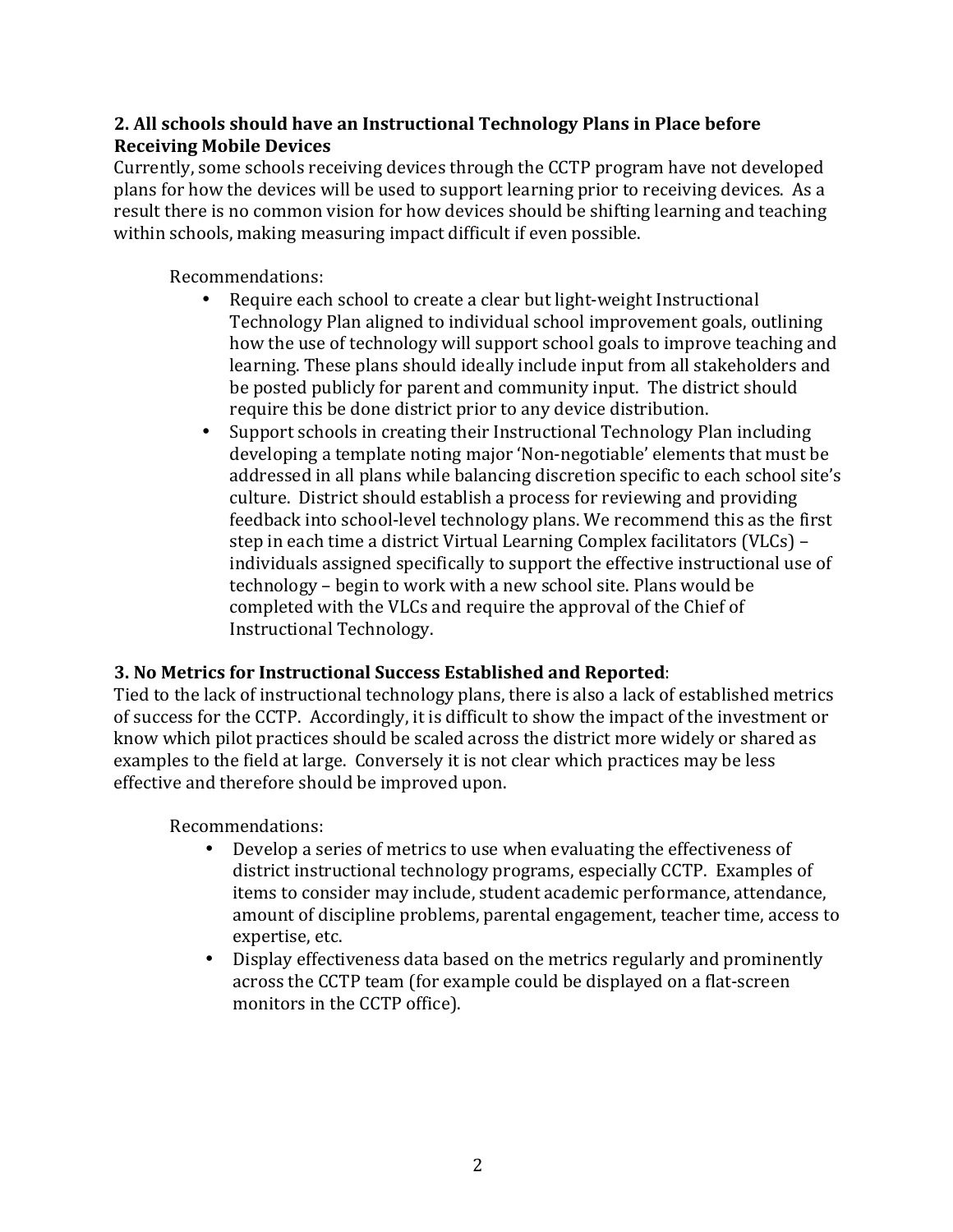#### **4. Instructional Support for Technology not Commensurate with District Need**

The use of Virtual Learning Complex facilitators (VLCs) – individuals assigned specifically to support the effective instructional use of technology – in the CCTP is consistent with best practice from the field. However, the number of VLCs (28) and length of time they remain assigned to a school do not match the demand for an implementation the size of CCTP.

#### Recommendations:

- Increase the districts capacity for supporting teachers and leaders using technology commensurate with the size of device deployment. This could be done by increasing the number of VLCs, identifying school-based instructional technology employees with oversight provided by the districtbased VLCs, or a variety of other models.
- Pilot approaches for integrating technology professional development as part of the district's overall professional development strategy.

#### **5. Heavy Dependence on Commercial Learning Resources**

The district is heavily dependent on a single commercial product for providing digital learning resources, which has plagued the project since the initial rollout. Adequate procedures for approving new software to be added to student machines are not in place. Quality openly-licensed educational resources are not being used systematically as a part of the district's learning resources despite the significant financial and other advantages that they could bring to a district of this size. While mobile device management and tracking systems are currently in place and functioning well, process should be reviewed to ensure support for additional devices in light of the planned expansion of supported device types.

#### Recommendations:

- Mitigate dependence on any single commercial product by piloting the use of Open Education Resources (OER) and consider use of open resources as cost cutting and planning for sustainability. Consider projects such as the Learning Registry or California's MyDigitalChalkboard initiative as sources for free digital learning content. Enable LAUSD teachers to share digital content they have created with other teachers across the district.
- Establish a clear school-level process for the approval of new apps to be added to devices that takes into account educational benefits as well as compliance with federal regulations such as the Family Educational Rights and Privacy Act, Children's Internet Protection Act, and Children's Online Privacy Protection Act.
- Rethink the district's acceptable use policy so it is differentiated by age (see Boston Public Schools for an example) and aligns with the district's overall vision for instructional technology.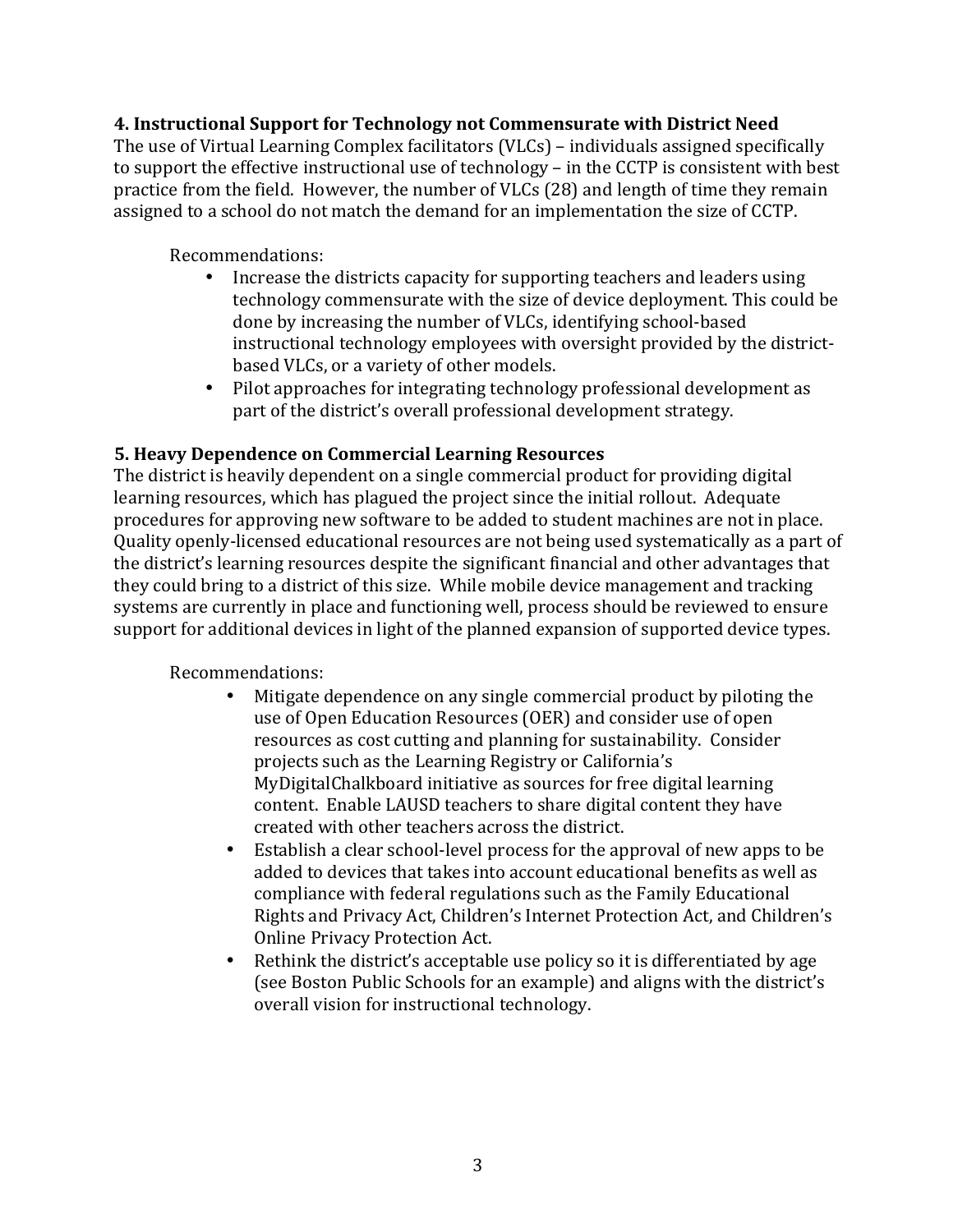#### **6. Sharing Successes and Best Practices:**

While those with whom we met could each speak to pockets of success throughout the district and specific teachers and principals whom they would hold up as examples for others, no formal path exists for identifying, capturing, and sharing these stories and examples of success and effective practice.

#### Recommendation:

Establish a clear mechanism for highlighting examples of successful use of technology in the service of learning. This could include highlighting teachers and students' learning on the district website, establishing an online repository of stories, or other methods for capturing and sharing examples.

# **II. MiSiS Project**

#### **Overview:**

MiSiS infrastructure has been stable for a number of weeks and there is qualified and able technical talent now on the project to begin the rapid eradication of identified issues. A clear product owner was identified during our visit, which will help to build the communication channels and culture needed to successfully move through the next couple of months of critical risk and move into a reliable pattern of system enhancement and rollout. Each member of the MiSiS team with whom we interacted was receptive to change and process improvements to support students and staff within the district.

#### **1. No Clear Product Owner**

When asked, individuals could not identify a single accountable party for MiSiS. Many dedicated and talented employees felt as though they were "on hold" awaiting direction.

Recommendation:

Identify and empower a clear product owner. This person is the "conductor" of the project, ensuring a coordinated overall vision and that constant and productive communication and work happens across all responsible teams and parties. (This change was implemented while we were visiting – Diane Pappas has clearly been announced as the lead for MiSiS)

#### **2. User Support Lagging**

Bug submissions are handled over the phone, and by disparate help desks. While there are well-received focus groups, there are not other mechanisms by which system users can report an issue or idea for improvement.

Recommendations:

Engage system users in identifying and reporting bugs and usability improvements. Recommend implementing an option to allow system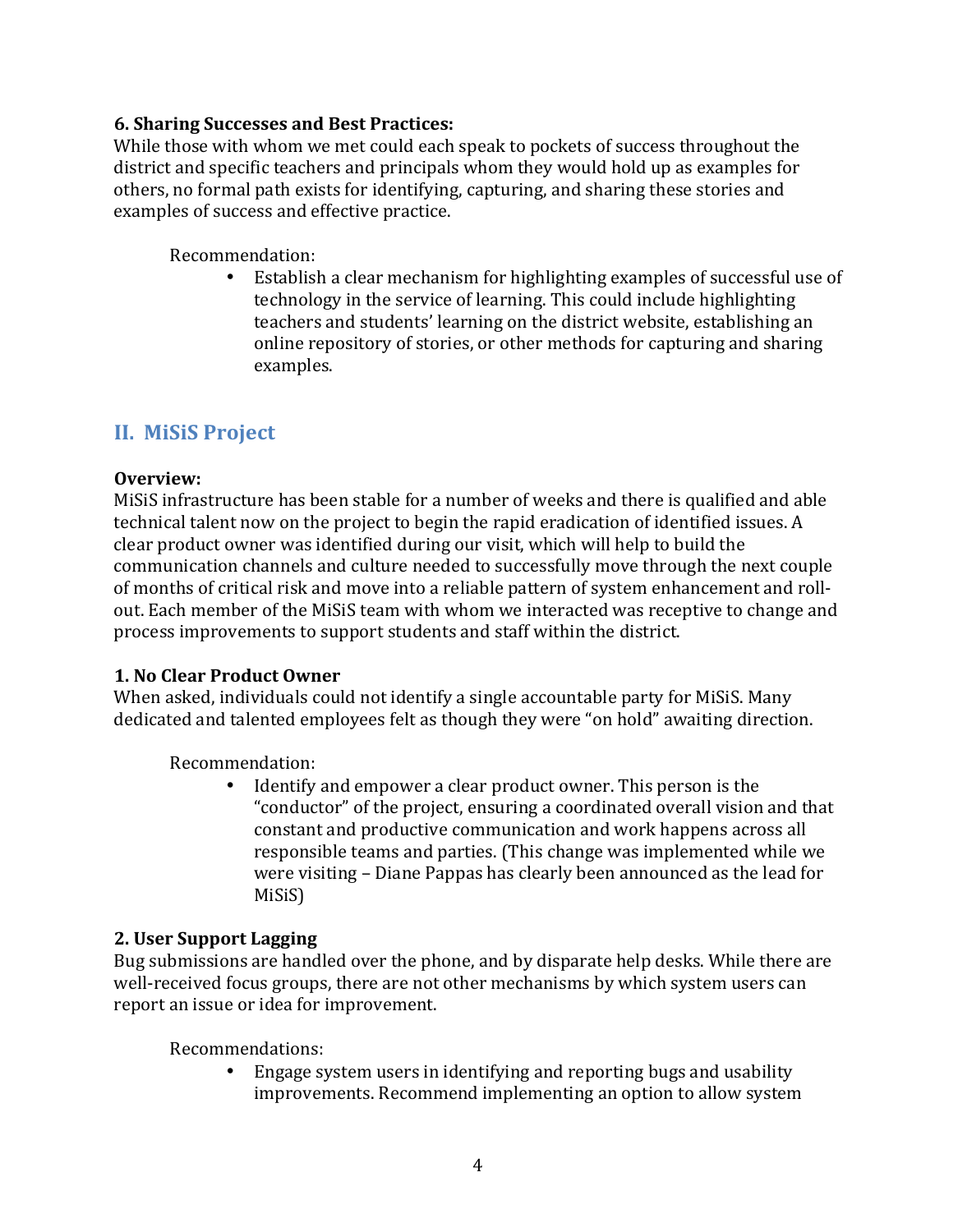users to provide feedback directly from the site (versus calling a help desk). This feedback must be acted upon regularly in order to develop a renewed sense of trust. This practice will provide continual improvement opportunities to make MiSiS serve students and teachers better in the future.

- Expand communication with MiSiS team members, the broader LAUSD staff, parents, and the community. It is fine to not have all the answers, as long as there is a path to arriving at them. Prolonged silence breeds mistrust.
- Encourage a culture of honest communication, where issues and concerns can be raised and addressed early, before they become problems. When negative feedback is discouraged or set aside, it creates an incentive for people to keep information to themselves, with potentially disastrous results.
- Use the time between now and February to institute development best practices such as regular "situation rooms" (in person meetings where everyone needed to take action or make a decision is present), automated testing, peer code reviews, and constant user feedback loops to ensure what is being built and deployed actually meets end user needs. Going forward, the team must build in dedicated schedule time for bug resolution and infrastructure tasks (e.g. setting up a test server), and the business owners must recognize that these tasks are a critical part of a successful project.

#### **3. No Established Effectiveness Metrics**

While there are dashboards in place reflecting system information (such as uptime, available system resources), this dashboard is not widely distributed or shared. Studentfocused outcomes are not present on the dashboard (such as # of students unable to access a transcript to include in their college applications).

Recommendations

- Make more detailed choices about task prioritization and launch criteria. In cases where a deadline is immovable, declare that upfront so that other variables can shift to accommodate. In cases where the deadline has some flexibility, make the other priorities explicit. Iterative development allows for fixing and modifying a tool once it is launched, so it is not always necessary to get every exact piece right before allowing users to benefit – as long as it is communicated that a new feature may still be under development.
- Display MiSiS dashboards throughout ITD. Metrics should include student-focused outcomes as well as system information (uptime, etc.). They should be displayed clearly throughout the areas where the teams are working and updated regularly (in real-time where possible) to help ensure the entire team is focused on the needs of the students.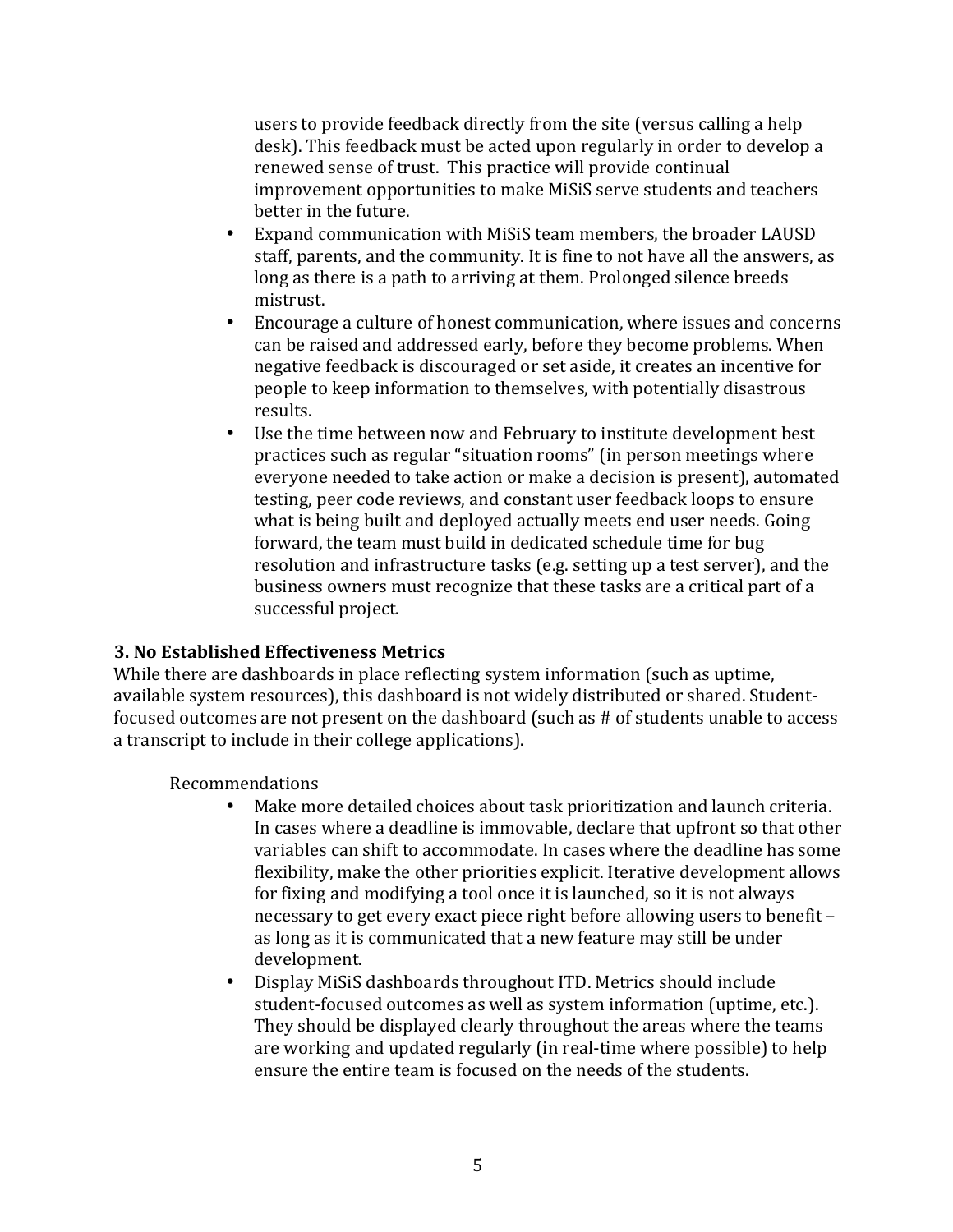# **III. Cross-Cutting Issues**

## **Overview:**

It is worth noting that the districts Internet connectivity infrastructure and its planned expansions are designed to meet both current needs as well as forecasted demands on the system. Additionally, to a person, everyone we met approached our visit and questions with openness and demonstrated clear desire to improve practice and resolve issues as quickly as possible. While a number of the issues highlighted above are specific to the projects we reviewed, we have several recommendations to be implemented across the district to improve technology rollouts in the future:

- Create External Advisory Group this would help the district set a clear vision for all technology (instructional and otherwise) and ensure alignment with the vision set by district leadership. We would be happy to recommend potential members for your consideration.
- Consolidate multiple support centers there are currently multiple, independent tech support systems in place (MiSiS support, district help desk, IT support for non CCPT schools, and IT support for CCTP schools). Consider consolidating these support centers so that all users have one central point of contact and support data can easily be tracked and representative of the entire district.
- Increase coordination between Instructional Technology and ITD this will be dramatically improved with the creation of a Chief of Instructional Technology who would work closely and regularly with the Chief Information!Officer.
- Implement Product Management while the district has clearly focused on developing project management approaches, it is lacking when it comes to *product* management. The District should establish a clear product owner for each IT system or Instructional Technology tool.
- Launch new systems in beta recommend launching all future technology projects in beta (pilot mode) so users are aware that some bugs may be present and developers can learn from initial user feedback before scaling widely.

# **IV. Resources**

As mentioned, here are a few of the resources from within the Department of Education and from other school districts around the country that may be of assistance moving forward:

- The Department's Privacy Technical Assistance Center.
- The Department's infrastructure guide, *Future Ready Schools: Building Technology Infrastructure for Learning.*
- The U.S. Digital Services Playbook can help to shape conversations moving forward around both project and product management.